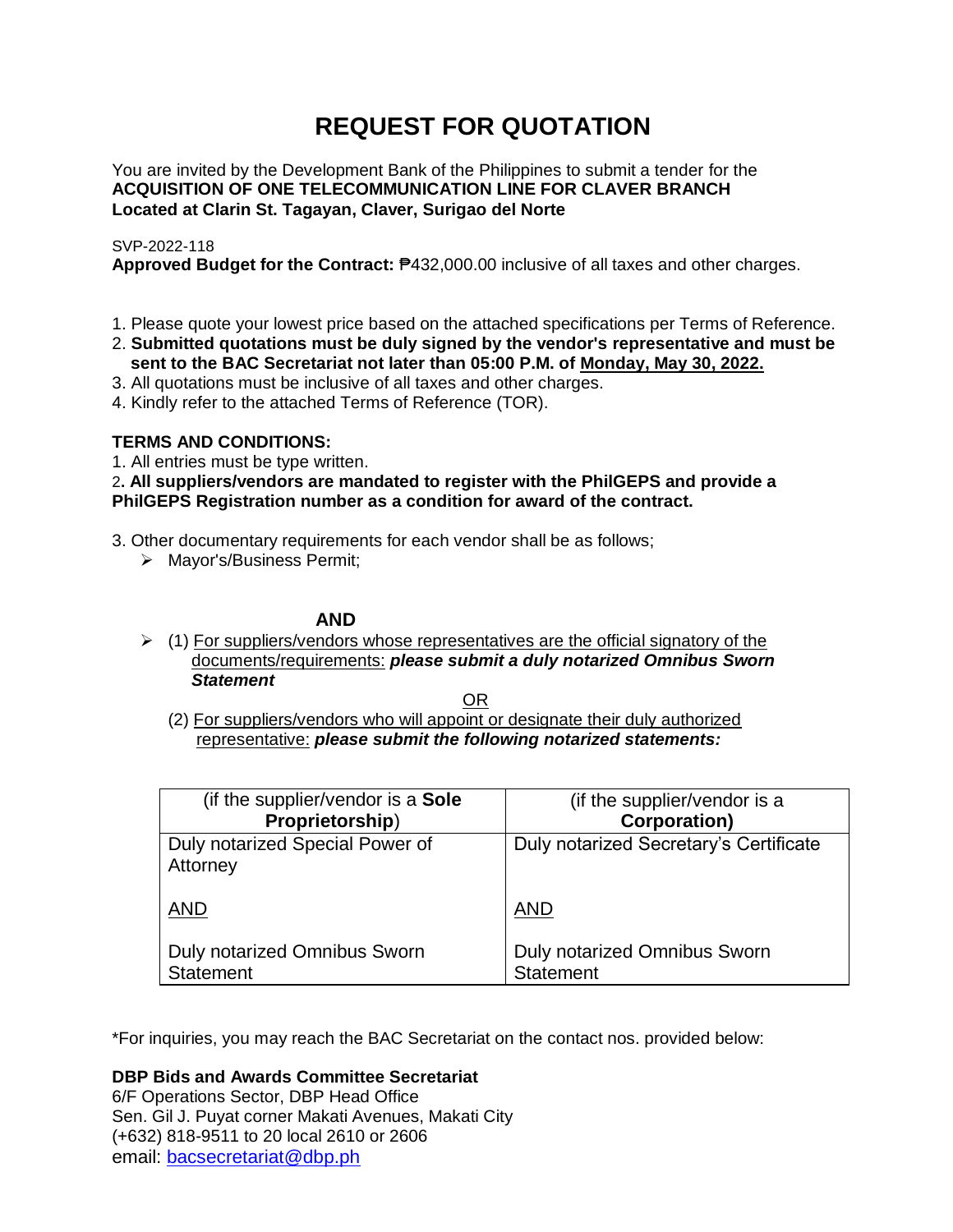#### **Annex A**

### ACQUISITION OF NEW, ADDITIONAL AND/OR REPLACEMENT TELECOMMUNICATION LINE/CONNECTIVITY SERVICE FOR THE DEVELOPMENT BANK OF THE PHILIPPINES (DBP)-**CLAVER BRANCH**

#### APPROVED BUDGET FOR THE CONTRACT: Php 432,000

#### **TECHNICAL SPECIFICATIONS**

#### A. BACKGROUND

The telecommunication connectivity service (line) is for the connection of DBP online systems, services and facilities in any of the following DBP remote sites:

A.1. Branch Office, including:

A.1.a. Lending Center

- A.1.b. Cash Center
- A.1.c. Branch-Lite Unit

A.2. Automated Teller Machine (ATM)

#### **B. OBJECTIVE**

To acquire stable, reliable and secure telecommunication connectivity/line service to link DBP remote sites to the Head Office from an authorized and qualified telecommunication service provider (Telco).

#### **C. COVERAGE OF THE CONTRACT**

The contract will be for a one (1) year period starting from date of acceptance of service with the option for automatic renewal.

#### **D. MINIMUM SPECIFICATIONS**

- D.1. Connectivity/Line Service Availability
	- > The minimum availability of service is 99.6%.
- D.2. Connectivity/Line Specifications
- D.2.a. Branch Office ☑
	- D.2.a.i. Wired MPLS/VPN, Radio Last Mile with minimum of 10 Mbps bandwidth

×.

- D.2.a.ii. Inclusive network equipment, such as router and or router/modem, must not be on End-of-Life/End-of-Support status within the contract period
- D.2.a.iii. Router must support GRE/mGRE tunneling and IP Security (ex. dynamic VPN) and SNMP
- D.2.a.iv. DBP shall have the full access of the router
- D.2.a.v. Provide near real time and historical link monitoring

#### D.2.b. ATM - Wired □

- D.2.b.i. VPN connection at least 128 Kbps via MPLS
- D.2.b.ii. Inclusive network equipment, such as router and or router/modem, must not be on End-of-Life/End-of-Support status within the contract period
- D.2.b.iii. Support GRE tunneling and SNMP
- D.2.b.iv. Provide near real time and historical link monitoring

Page 1 of 4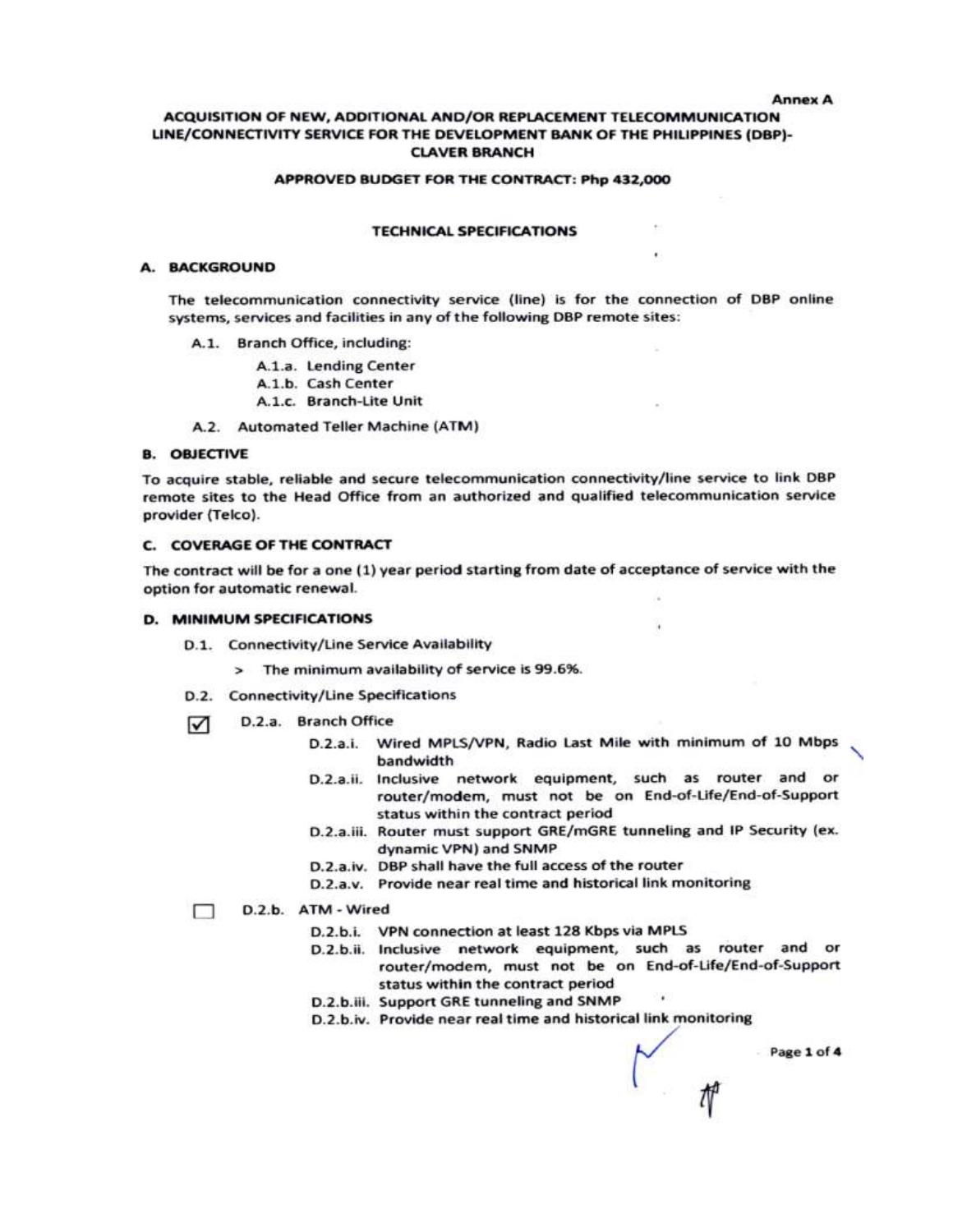ACQUISITION OF NEW, ADDITIONAL AND /OR REPLACEMENT OF TELECOMMUNICATION LINE / CONNECTIVITY SERVICE FOR THE DEVELOPMENT BANK OF THE PHILIPPINES (DBP)

- $\Box$  D.2.c.  $ATM Wireless$ 
	- D.2.c.i. Provide data transmission function by public GPRS/ GSM network or higher
	- D.2.a.vi. Inclusive network equipment, such as router and or router/modem, must not be on End-of-Life/End-of-Support status within the contract period
	- D.2.c.ii. Support GRE Tunneling and SNMP
	- D.2.c.iii. Provide GUI access for local and remote management
	- D.2.c.iv. Operate at -30~+75°C temperature
	- D.2.c.v. Has LED status indication
	- D.2.c.vi. Support RJ45 console port
	- D.2.c.vii. Include: 1 power cord, 2 antennas, 1 console cable, 1 set documentation
	- D.2.c.viii. Provide near real time and historical link monitoring.
	- D.2.c.ix. Meet the average latency requirement of not greater than 200ms measured using the Ping utility or any similar mobile applications
	- D.2.c.x. Meet signal requirement of not less than 2 bars measured using mobile or similar devices capable of said measurement
	- D.2.c.xi. DBP shall have full access to the Modem/Router
- D.3. Support Services and Incident Management
	- D.3.a. The Telco shall provide 24 x 7 onsite, telephone and email support. For every service unavailability/downtime reported, the response time shall be within thirty (30) minutes.
	- D.3.b. Upon the occurrence of service unavailability/downtime, the Telco shall:
		- D.3.b.i. Conduct problem isolation/resolution and link restoration activities
		- D.3.b.ii. Notification via electronic mail (E-mail) and telephone within one (1) hour of the occurrence
		- D.3.b.iii. Minimum of twice a day status report to DBP via E-Mail
		- D.3.b.iv. Estimated time of arrival (ETA) if onsite activities required
		- D.3.b.v. Estimated time of resolution (ETR)
		- D.3.b.vi. Root cause
		- D.3.b.vii. Comply with DBP policies on security and confidentiality during support services.

Page 2 of

- D.3.c. The Telco shall submit an incident report stating the reason/s for the outage and detailing the steps undertaken to resolve a particular problem upon DBP's request.
- D.4. Service Performance Review
	- > The Telco shall conduct a performance review session at least once every quarter of a year

## E. TELECOMMUNICATION CONNECTIVITY/LINE REQUIREMENT CLASSIFICATION

The primary objective of the following provisions is to have multiple Telcos per site, providing service redundancy, high availability and avoiding single point of failure.

 $\Box$  E.1. New Telecommunication Line Requirement

E.1.a. Covered Sites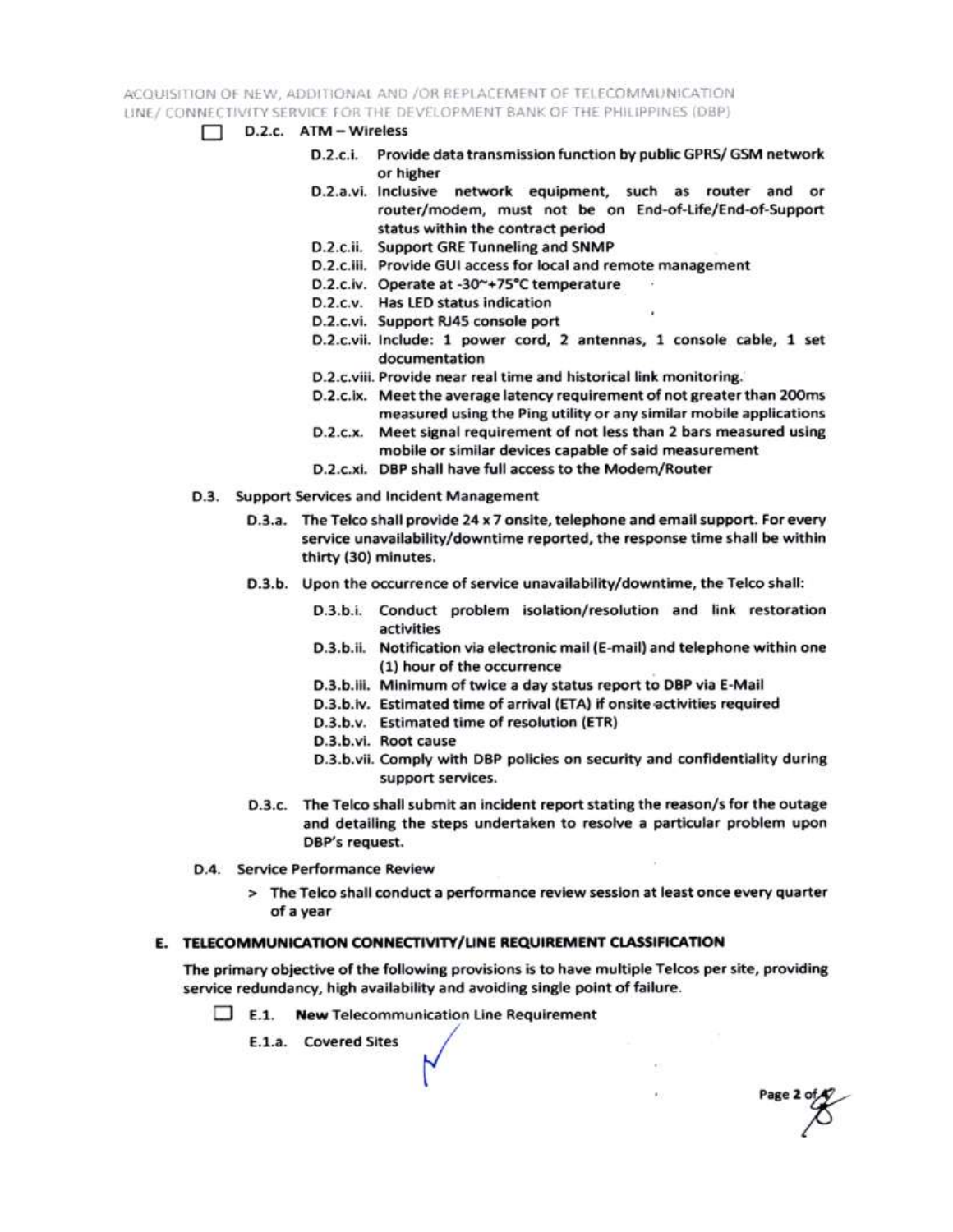ACQUISITION OF NEW, ADDITIONAL AND /OR REPLACEMENT OF TELECOMMUNICATION LINE/ CONNECTIVITY SERVICE FOR THE DEVELOPMENT BANK OF THE PHILIPPINES (DBP)

> New remotes sites

#### E.1.b. Telco Selection Criteria

- > Telecommunication Line for Branch Office
	- E.1.b.i. Two (2) different Telcos (Telco A and Telco B) shall be selected
	- E.1.b.ii. Telco A is the lowest (winning) provider
	- E.1.b.iii. Telco B is the second lowest provider
- > Telecommunication Line for Additional ATM Facility of a Branch Office
	- E.1.b.iv. The Telco must be different from the one which has the majority or most of the telecommunication connectivity services provided for the ATM/s of that Branch Office
- E.2. Additional Telecommunication Line Requirement Ð
	- E.2.a. Covered Sites
		- > For existing sites with existing telecommunication line/s
	- E.2.b. Telco Exception
		- > The Telco/s of the existing line/s servicing the site shall not be invited and will not be allowed to participate
- $\sqrt{ }$ E.3. Replacement Telecommunication Line Requirement
	- E.3.a. Covered Sites
		- > For existing sites with existing telecommunication line/s
	- E.3.b. Telco Exception
		- E.3.b.i. For Telco Redundancy Replacement
			- > The Telco of the existing line/s servicing the site including the one to be replaced shall not be invited and will not be allowed to participate
		- E.3.b.ii. Replacement for the Purpose of Telecommunication Line Capacity (Bandwidth) Upgrade
			- > The Telco of the other existing line/s servicing the site (i.e., other than the one to be replaced) shall not be invited and will not be allowed to participate
		- E.3.b.iii. For Wireless to Wired Facility Replacement
			- > The Telco of the other existing line/s servicing the site (i.e., other than the one to be replaced) shall not be invited and will not be allowed to participate

#### **F. DISCONTINUANCE OF SERVICE**

DBP can opt to discontinue the service within the contract period without pre-termination fee/s, if the Telco provider fails to meet the required minimum availability of service, specified in item D.1, for three (3) consecutive months (3-strike rule)

**G. PAYMENT** 

The payment shall be in a monthly basis every after the service acceptance.

Page 3 6t